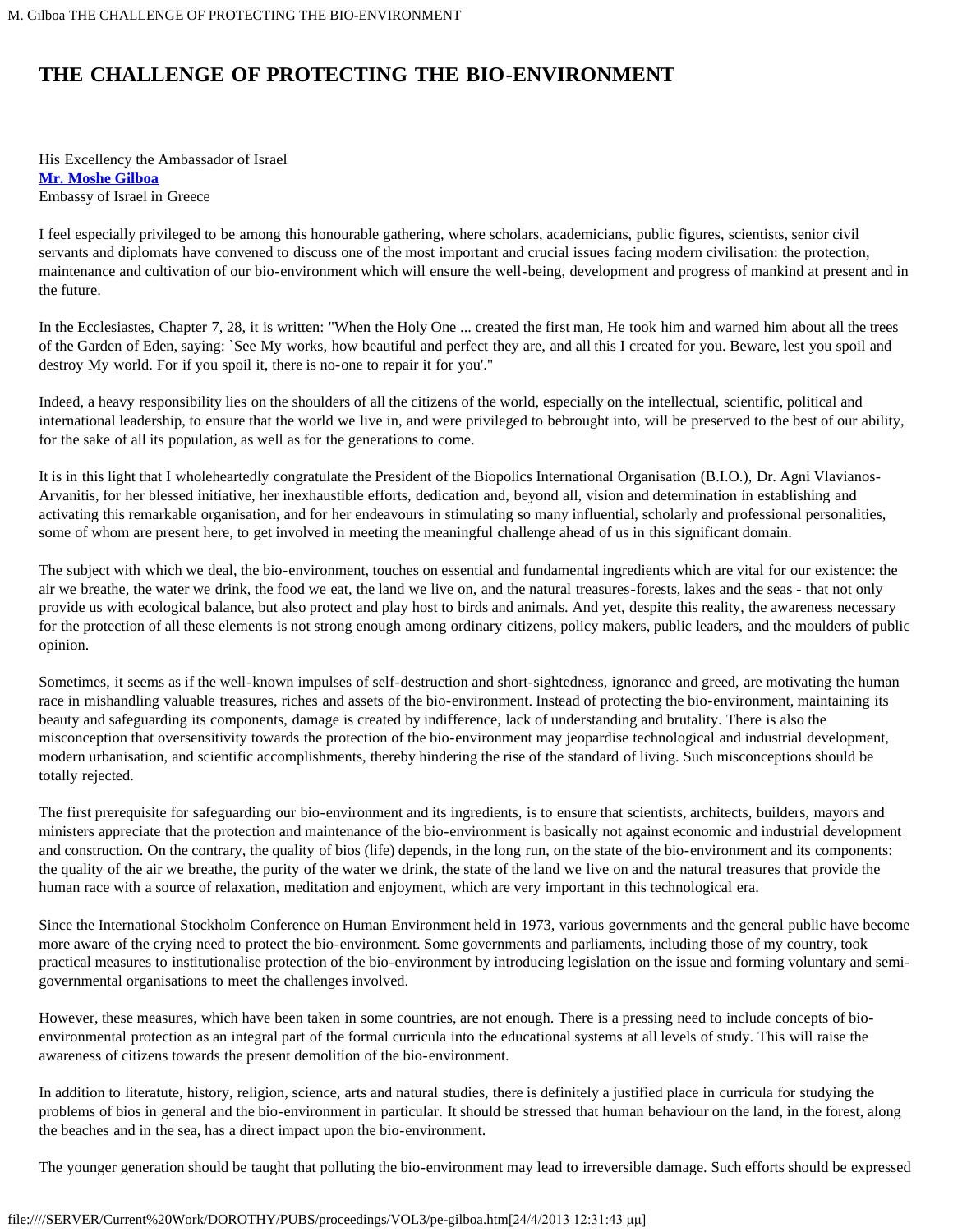## M. Gilboa THE CHALLENGE OF PROTECTING THE BIO-ENVIRONMENT

particularly by the mass media with vigorous, systematic and continuous programmes on television each aimed at a particular age group.

Enlightenment and education about the environment are bound to produce positive results, Furthermore, it is advisable to initiate voluntary organisations which will inspire understanding of and love for nature and help protect the environment. However, protection of the bioenvironment should not be solely the responsibility of voluntary organisations. The problem has to tackled not only by legislation, laws and by-laws of the central and municipal authorities, but also by a system of awards and penalties.

The following should all be implemented by legislation:

- The prevention of air-pollution by the inspection of public and private transportation and the location of heavy industries
- substitution of fossil fuel by solar energy and other non-polluting sources of energy
- prevention of marine pollution
- proper disposal of toxic substances
- prevention of soil erosion
- protection of the forests-recently these have become targets of arson in various countries, including Israel.

In order to achieve the vital balance between industrial, economic and urban development, in relation to protection of the bio-environment, there is a need for cooperation between representatives of all branches of society. They should be encouraged to provide the planning and execution of industrial and economic development neither hampering nor jeopardising bios and the bioenvironment.

While dealing with schemes for industrial and urban development, municipal and central governments should always reflect upon bioenvironmental considerations. This has already occurred in Europe and the United States. In my country, a special Ministry of Environment has recently been established for initiating, coordinating and inspecting environmental protection and overseeing the activities of all other branches of the government.

It is in this context that the emergence and formation of parties and lists in some industrialised countries, which ran on a one-issue ticket of the protection of the environment, should be mentioned. Such parties were established as "environment lobbies" and manifest the genuine worry, sensitivity and care for the environment and the desire to exercise pressure in Parliament and on the governments, to preserve and maintain the bio-environment.

However, it must be stressed that it is desirable, possible and even essential, to involve the general public and all circles of society, disregarding political party and social affiliations in the struggle to protect bios. This is a challenge which does not exclude one segment or trend in society, but is a common denominator of all mankind.

Caring for and protecting the bio-environment calls not only for educational, national, legislative and political actions, but also for international cooperation. The world is shrinking and the protection of the earth, the seas, the air, are interdependent: one nation can be influenced by what is happening in its neighbouring countries. There is a growing realisation that research regarding the bio-environment and its protection should be shared by the international community, for the benefit of all nations. The wealthier industrial nations should not take advantage of the poorer in their efforts to ensure their own clean and healthy environmental conditions by causing the disposal of toxic substances and fuel transport, resulting in leaks of one billion gallons of oil daily.

An international effort should be made to avoid oil spills, the kind that was dramatised in Alaska recently, and might recur in the future. Obviously, international cooperation on environment should reflect the united endeavours of the whole world on this common issue, and be challenged among the rest by the United Nations through the United Nations Environmental Programme (UNEP).

During the second meeting of UNEP in Nairobi, attended by representatives of 70 countries it was proposed that a high-level ecological security council be established by the United Nations and a centre will be built to provide emergency assistance during environmental catastrophes. It was also recommended to use satellites more often to monitor environmental developments and form a special committee of arbitration to settle international environmental disputes. It was also suggested that highly-industrialised countries will help Third World countries lacking means and finances, to carry out projects to protect their environment. One suggestion proposes that this assistance will be given by the developed countries at the expense of cuts in their military budgets.

All these developments show the growing and expanding awareness in the struggle for the protection of the environment. Efforts should be continued and intensified and become the common challenge for the totality of the human race.

Ancient Athens is known for its contribution to modern civilisation: democracy, oratory, theatre, aesthetics, and creative arts, were promoted in past times in this city, while at the same time, in my country, my forefathers simultaneously spread the concepts through prophets and the Bible, of monotheism, social justice and international peace.

I therefore feel especially privileged and honoured to be here in Athens, among you. It is natural that after the monumental contributions in